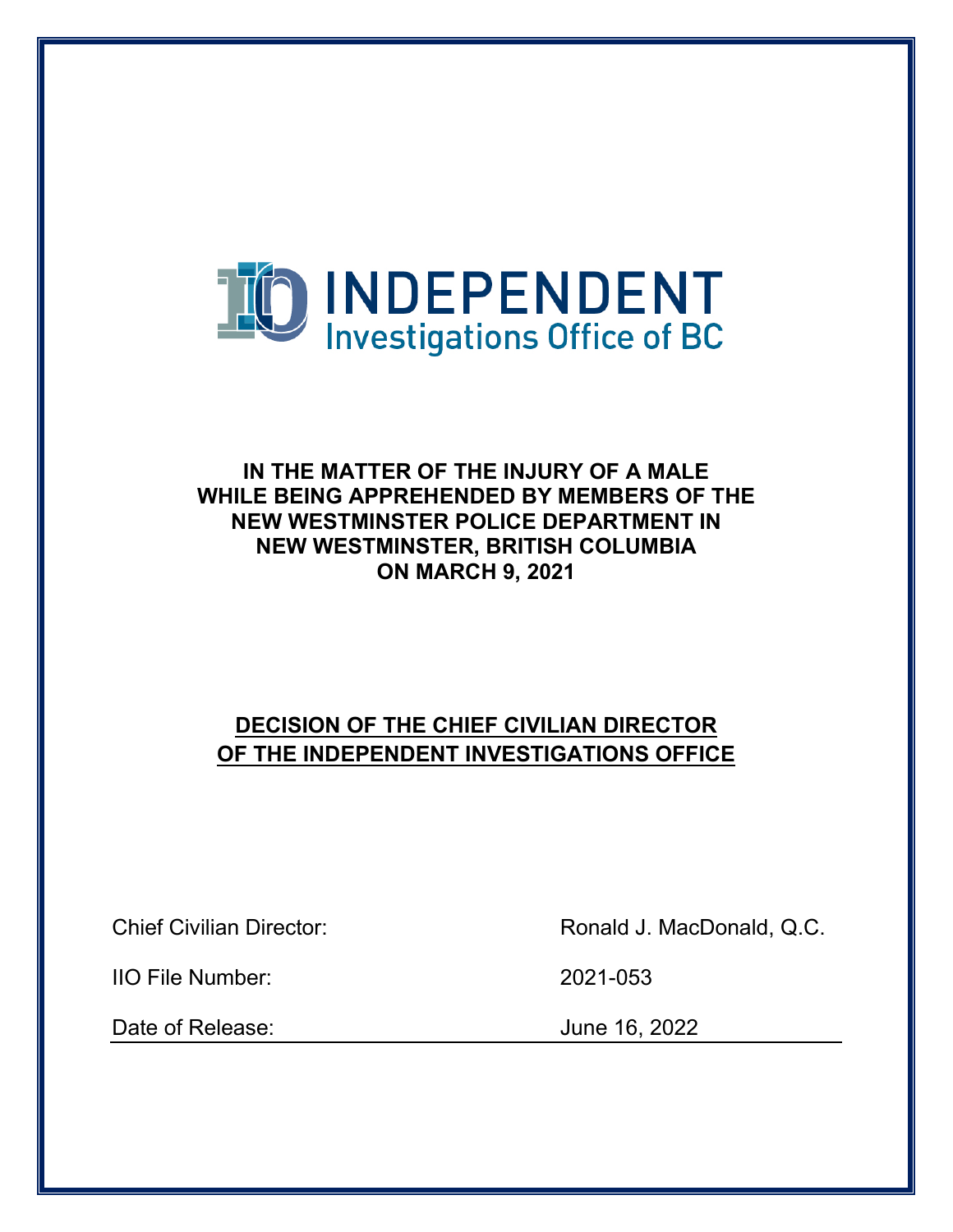Hispanish Maritim River Button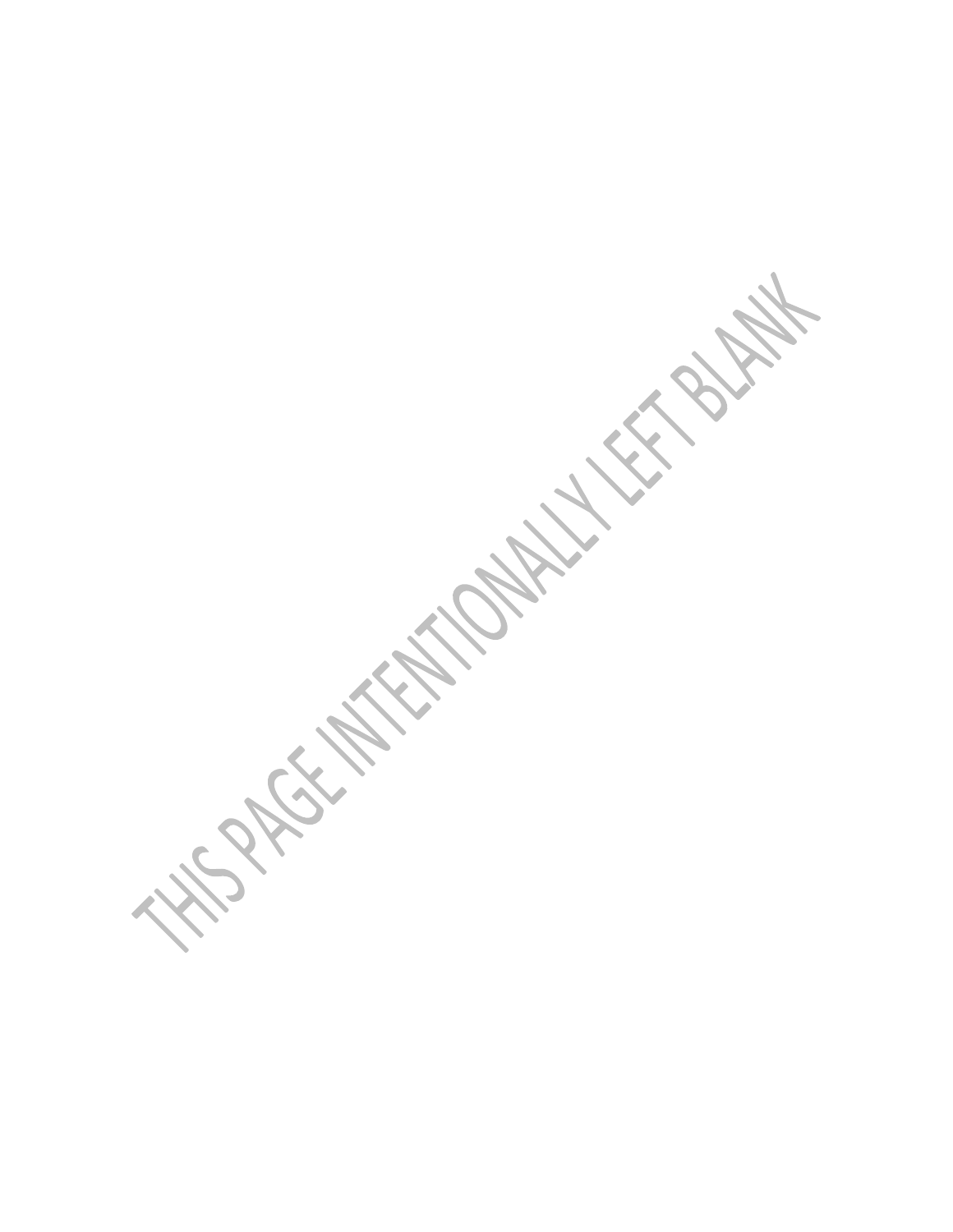### **INTRODUCTION**

On the evening of March 9, 2021, the three Subject Officers in this case responded to a report by a 911 caller that there was an apparent domestic disturbance in the next door apartment. The Affected Person ('AP') was arrested at the scene and suffered a serious injury to his spinal cord in the course of the arrest. The Independent Investigations Office ('IIO') was notified and commenced an investigation. The narrative that follows is based on evidence collected and analyzed during the investigation, including the following:

- statements of AP, two other civilian witnesses, four paramedics, two other medical witnesses and one witness police officer;
- police Computer-Aided Dispatch ('CAD') and Police Records Information Management Environment ('PRIME') records;
- audio recordings of a 911 call and police radio transmissions;
- police training records;
- police policies;
- scene photographs; and
- medical evidence, including an expert medical opinion.

The IIO does not compel officers who are the subject of an investigation to submit their notes, reports and data. In this case, Subject Officer 1 ('SO1') provided a written statement. SO2 and SO3 declined to provide any evidence to the IIO.

#### **NARRATIVE**

AP told IIO investigators that on the evening of March 9, 2021, at an apartment in New Westminster, he was having "a fight" with his girlfriend, Civilian Witness 1 ('CW1'). He said there was a knock at the apartment door, and he knew it must be the police. He said he opened the door, turned around and complied with being handcuffed. He was then taken out into a short branch hallway outside the apartment door. There were two officers, one male and one female, holding him by the arms. After acknowledging that he was being verbally confrontational, AP continued:

*…and then I kind of gave them a little bit of a struggle, like I wouldn't let them hold me exactly still where they wanted me, right? … At one point, I pushed the police officer with my body, and that's when he, as far as I remember, that's when he swept my legs, and – which is a word I heard another police officer use to describe what he did – and with my hands*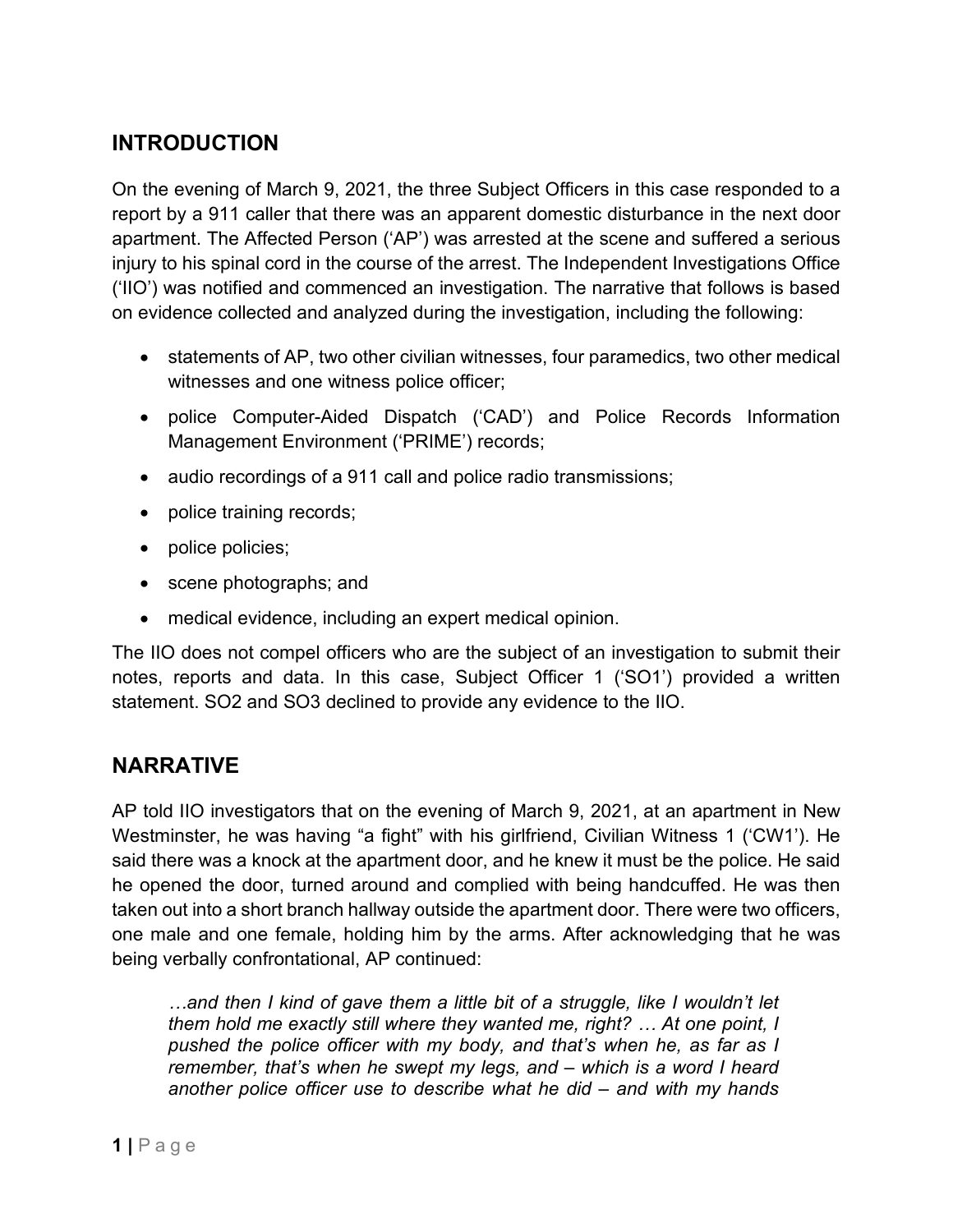*handcuffed behind my back, and my face and head just came barrelling towards the ground. As soon as my head hit the ground, it was like a light switch turning my body off. Everything just went numb, and scary at that point. I couldn't feel a thing. Couldn't move anything either.* 

AP told investigators that before the "fight", he had consumed two 16 oz "stronger" beers. He said that he was not intoxicated at the time of the incident, or even "tipsy". Asked why witnesses might have thought he was heavily intoxicated, AP responded that it would only have been because he was "talking back to the cops".

The attending officers were responding to a 911 call from CW2, who told the call-taker that she could hear an apparent domestic disturbance, with a woman screaming for help. In SO1's written statement, she describes arriving with SO2. SO1 writes that she could hear yelling from inside the suite, and saw SO2 bang on the door and announce that it was the police. She states that when AP opened the door, she saw blood on his hands and shirt, and saw CW1 inside the suite with "blood smeared all over her face". SO1 describes AP as behaving "in a manner consistent with being intoxicated". SO3 is not mentioned in SO1's statement, but arrived shortly afterwards, and went into the apartment to talk with CW1.

CW1 told IIO investigators that the blood on her face was AP's, but acknowledged that the police officers would not have known that. CW1 said that AP was immediately handcuffed by SO2 without any difficulty. While the officers were in the process of double locking the cuffs, though, writes SO1, "[AP] became irate, began yelling at officers, and struggled against [SO1] and [SO2's] grip on his arms. CW2, who could overhear the incident and who also had a partially obstructed view of it, told the IIO that AP "was quite belligerent, and pretty obviously drunk or on something because he was slurring". CW2 said that AP was yelling at the officers, who were telling him to calm down.

SO1's statement continues:

*while [AP] was handcuffed, he attempted to wrench his elbow out of [SO1's] grip (pulling away) and yelled about wanting to fight with officers … [AP] continuously tried to face [SO2] in a challenging manner and was trying to pull his arm from [SO1] in order to move closer to [SO2] in an assaultive manner. During this time [AP] was yelling at officers belligerently and communicating that officers would not be able to control him.*

SO1 states that, in order to gain more control of AP, she moved him so that the front of his body was against the hallway wall, a few feet from the apartment door. She says that AP became increasingly aggressive and resistant, and was warned that if he did not stop fighting he would be taken to the ground. From inside the apartment, CW1 said, she got a brief view of what was happening in the hallway, for about five to ten seconds. She said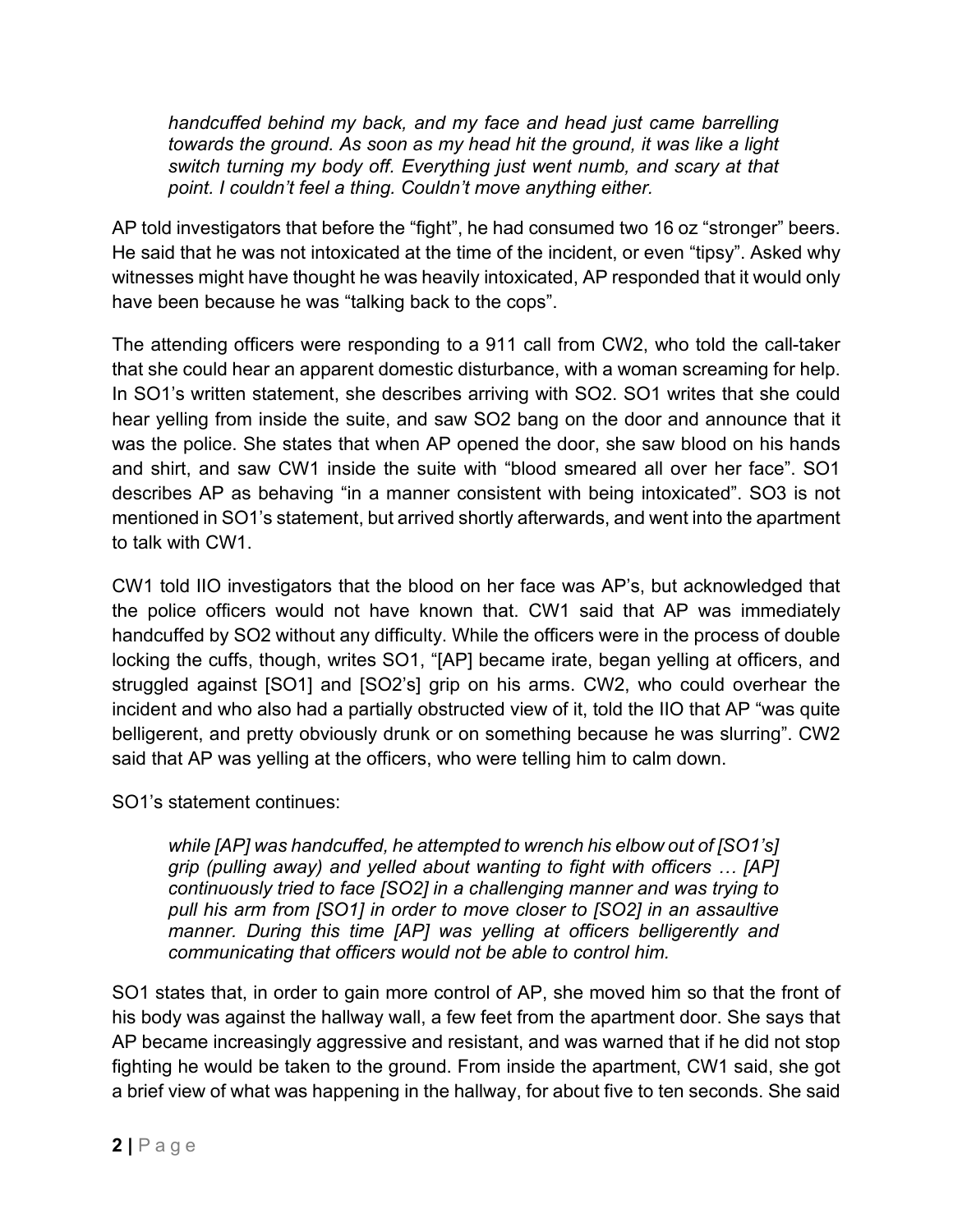that AP did not appear to be resisting, and was standing with his back to the wall, not moving. CW2, though, stated that she heard AP challenging the officers with questions such as "What are you going to do to me?" and "What are you going to do about it, short stuff?" (apparently addressing SO1).

From inside the apartment, the door now closed, CW1 heard AP's voice become louder and more agitated, and then heard SO2 say, "He's resisting", followed by the sound of a fall to the floor, and sounds of pain from AP. In her written statement, SO1 describes AP's response to her warning: "Upon hearing this [AP] yelled, 'just try it, 4ft nothing mutt' and lunged toward [SO2]". SO1 states that AP was then taken to the ground and stopped struggling. She says that she immediately released his arm and moved him into the recovery position.

CW2 described the events in these words:

I think it's when they went to actually put him under arrest that he got *physical … I heard them say, 'calm down, calm down, you're under arrest'. And he, he got physical, he got violent and they ended up tripping him, I think to knock him down so they could get him under control. And that's when he hit his head on the wall…*

After commenting that the officers acted calmly, CW2 noted:

*He got violent, and belligerent, and they had to trip him you know to get him in a safe position. It was an accident, him hitting his head. It's a tight space and it was an accident.*

Recordings of the police radio dispatch channel show that SO2, sounding out of breath, called for an ambulance to attend and said, "We had to take the male down, he's c&b [conscious and breathing], talking to us … he hit his head on the way down".

Witness Officer 1 ('WO1') told the IIO that when he arrived outside the apartment, he saw AP lying in the recovery position, complaining of a sore shoulder and saying he could not feel his legs. WO1 said that SO1 was kneeling at AP's side, her hand on his shoulder, comforting him. SO2 was standing nearby, writing notes. AP said he was uncomfortable and asked to be sat up. WO1 said he sat AP up, but after 30 to 45 seconds AP said he did not feel well, so WO1 placed him back in the recovery position. CW2 reported hearing and seeing the same exchange.

The IIO consulted with a medical expert to determine whether moving AP after he struck his head may have aggravated his injuries. The Doctor's opinion was that it did not:

*"Moving a patient with an injury like this will have no effect on the degree of neurologic impairment because there is no fracture or gross instability of the*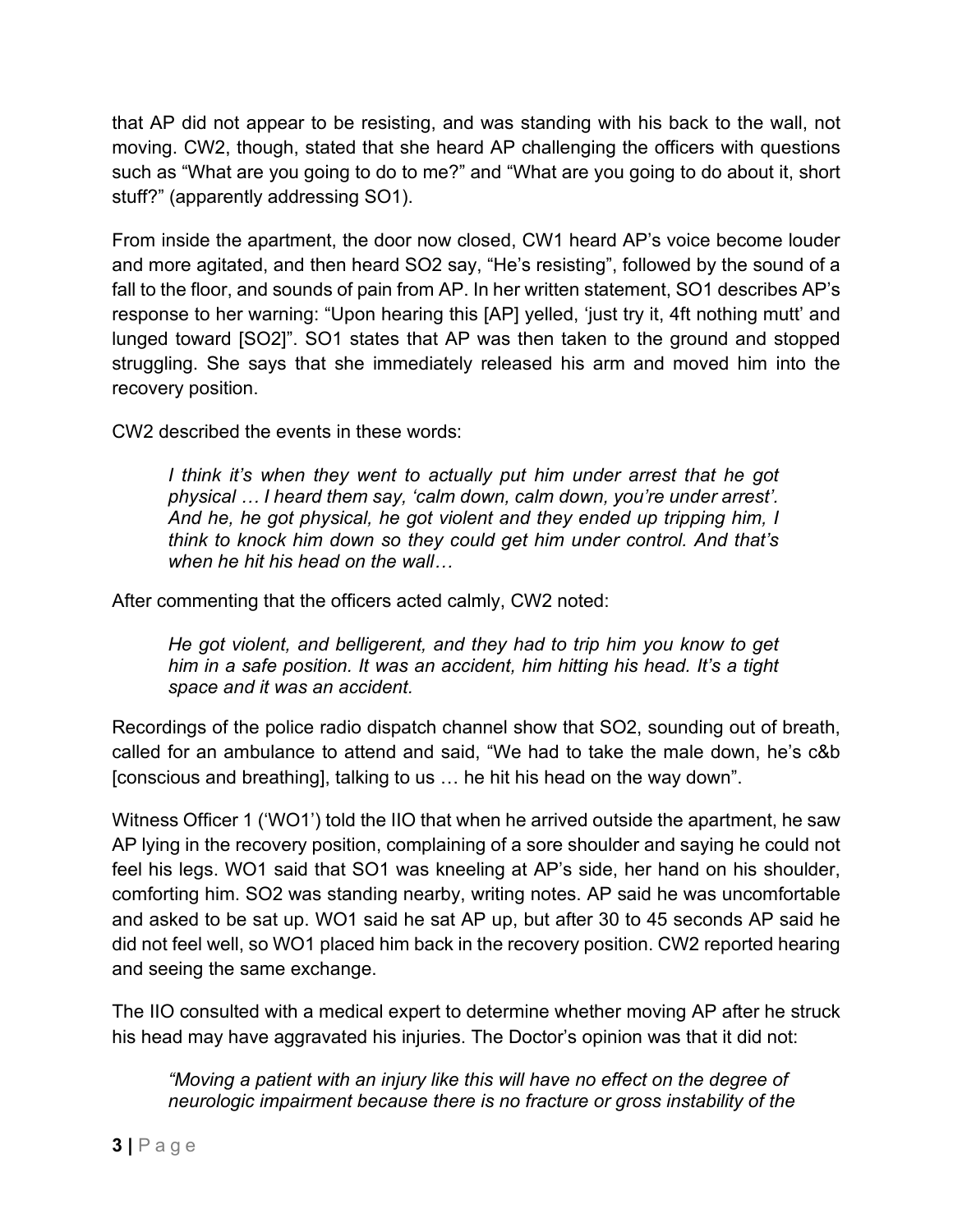*cervical spine. The documentation clearly supports the fact that his neurological disability was apparent immediately after the take down not when he was repositioned against the wall as evidenced by the fact that he could not maintain his posture against the wall."*

The attending paramedics were interviewed by IIO investigators, who learned that the paramedics were told by police that there had been an altercation, a leg sweep was conducted and AP had struck his head against the floor, and also possibly against the wall. They were told by AP that he had drunk four beers that evening.

AP was transported to hospital, where he was treated for a spinal cord injury. A toxicological examination of his blood indicated no drug consumption, but a blood alcohol concentration of 0.1364 gm/dl (the *Criminal Code* establishes a legal limit for driving in Canada at 0.08 gm/dl).

While at the hospital, SO1 told a medical witness subsequently interviewed by the IIO that AP had resisted arrest and that police had executed a "leg sweep". AP had hit the left side of his head and shoulder against the wall and had fallen to the floor. AP was described as having fallen "really slowly", with the other officer (SO2) going down before AP in what was described as an "assisted fall".

An expert medical opinion obtained by IIO investigators indicates that the primary mechanism of injury was "hyperextension" causing damage to the spinal cord without associated fracture of the spine. The expert report continues, "The most significant contributing factor is [a pre-existing medical condition] which made him much more vulnerable to a cord syndrome after sustaining trauma to the neck … It is highly unlikely that a young person with a normal spine anatomy would have developed a spinal cord syndrome with the mechanism and force described".

Regarding the police actions that led to his injury, AP told the IIO,

*I personally can't believe that another human would mean to cause this kind of damage to another human just for struggling with them a bit, so I can't imagine that this was malicious in any way. Who could do that, right? You're being a dick, I'm going to paralyze you, like I said, they don't fit so I don't imagine this was a, but yeah, he did take me down and I was cuffed behind my back, so I mean you also gotta think of the consequences of doing something like that, right? I mean you can't do that if someone has*  no means to protect themselves from a fall they're going to hurt *themselves. It just so happened I had a pretty serious injury.*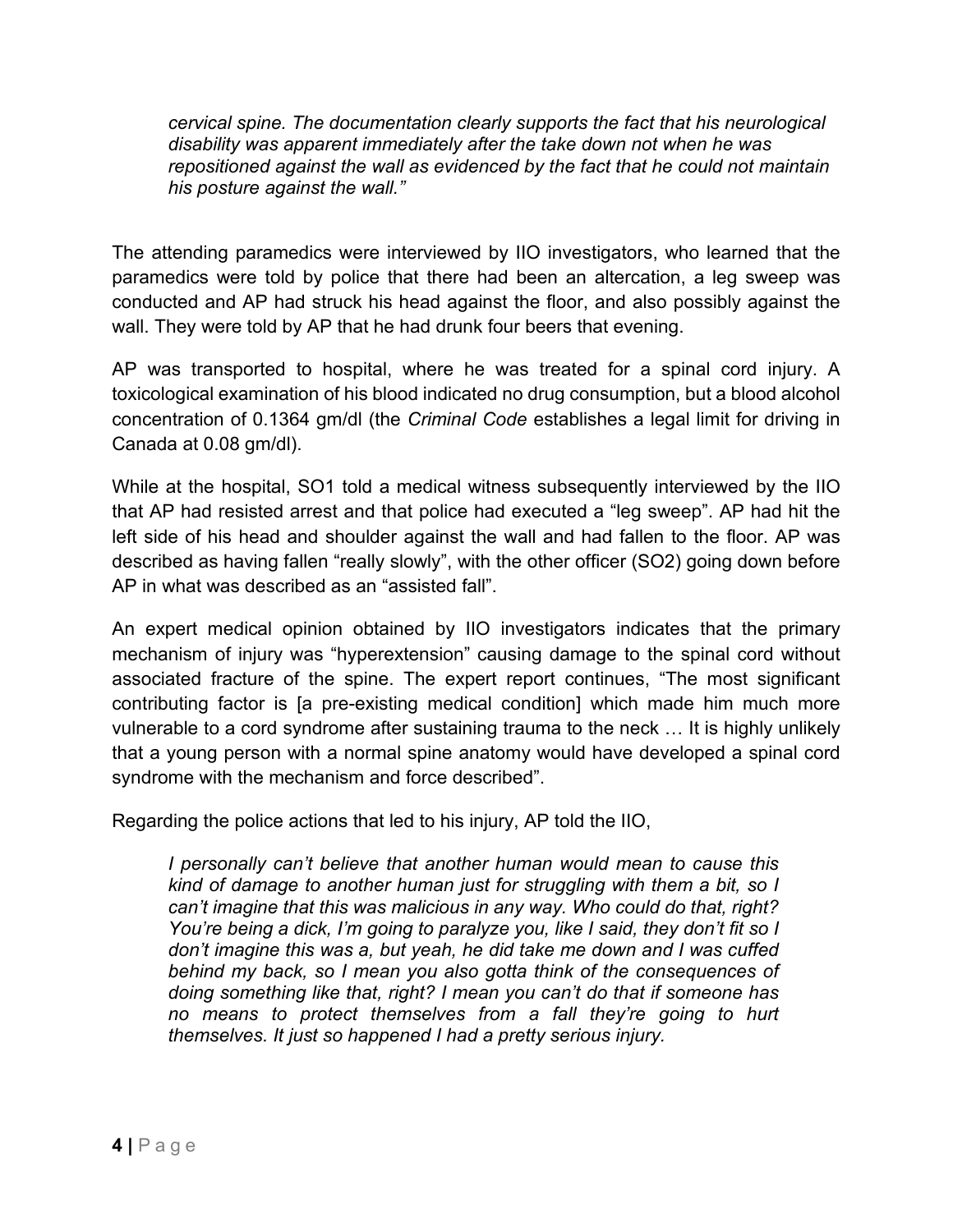## **LEGAL ISSUES AND CONCLUSION**

The purpose of any IIO investigation is to determine whether there are reasonable grounds to believe that an officer, through an action or inaction, may have committed any offence in relation to an incident resulting in serious harm or death. More specifically, the issue to be considered in this case is whether the actions of SO2 during AP's arrest were an excessive use of force amounting to an assault.

It is indisputable that AP became resistant and uncooperative quite soon after being handcuffed. The evidence demonstrates that "being a dick", to use AP's own words, involved pulling away physically and challenging the officers verbally. Even on his own account, he then made an aggressive move towards SO2 that caused him to be taken down onto the floor to allow the officers to gain control. There is nothing to suggest that the manoeuvre employed by SO2 was anything more than a reasonable and justifiable 'leg sweep' or 'assisted fall', from which no serious injury would normally be expected to result.

There is no reason to believe that SO2's actions were "malicious in any way", which is consistent with AP's own comments. Similarly, there is no reason to believe, if AP's head struck the wall in the course of his fall, that this was intended. Examination of the scene by IIO investigators shows that the incident happened in quite a narrow, confined space, where any contact with the wall was almost certainly accidental.

The medical evidence establishes that AP was suffering from a condition that caused what should have been a fairly 'routine' apprehension of a resistant subject to result in a very serious injury. There is no way SO2 could have known about that medical condition, or the risk of injury it posed. Although serious injury from a police use of force can sometimes indicate that the force was excessive, in this case that logical inference does not apply. On the evidence as a whole, SO2's actions were justified and reasonable, and did not amount to an assault.

There is no evidence that any other force was applied to AP by any officer, and it is clear that the care provided to AP following his injury was appropriate and considerate.

Accordingly, as the Chief Civilian Director of the IIO, I do not consider that there are reasonable grounds to believe that an officer may have committed an offence under any enactment and therefore the matter will not be referred to Crown counsel for consideration of charges.